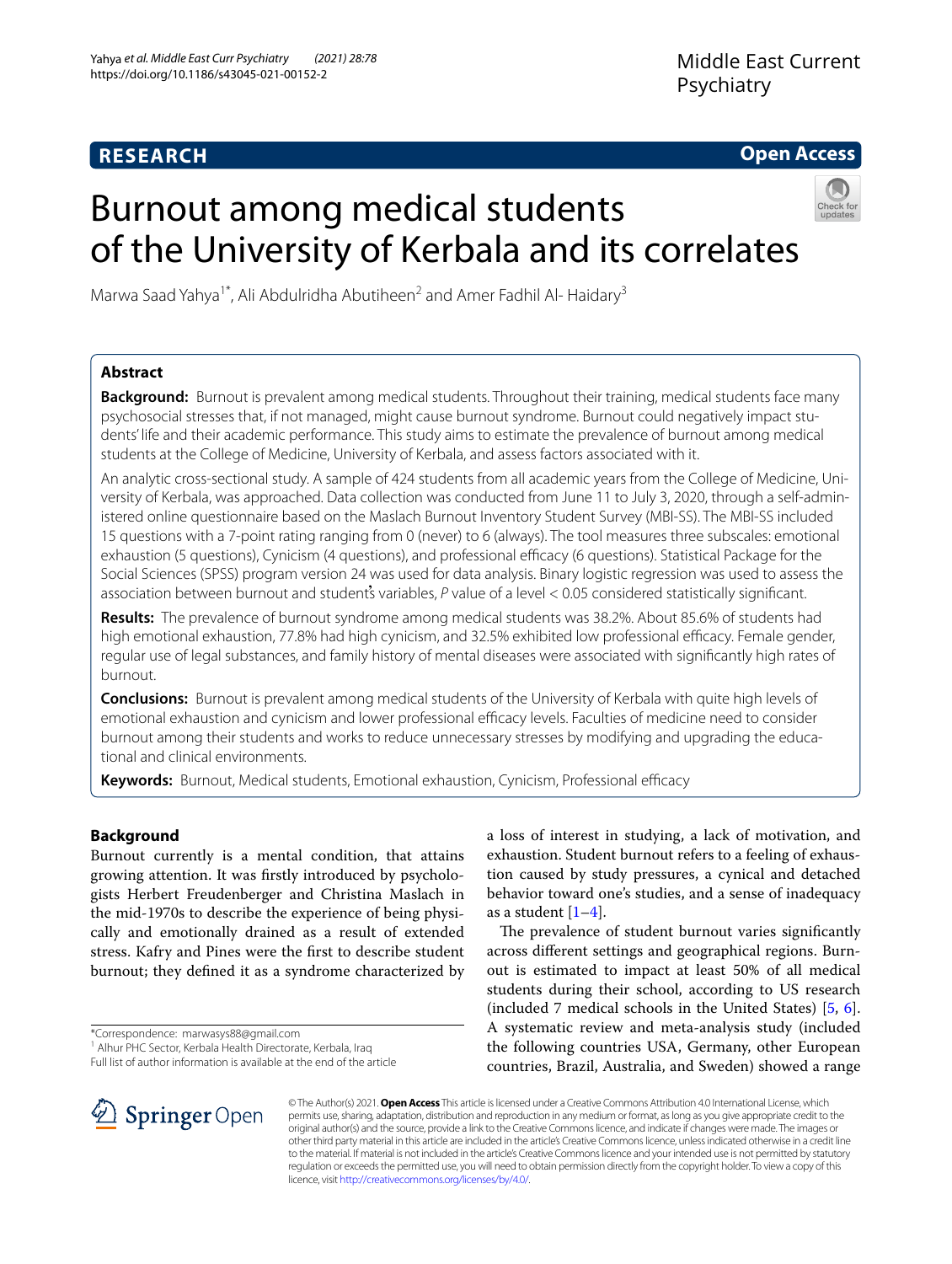of 7% to 75.2% of burnout rates among medical students. As medical students are frequently exposed to psychosocial stresses where medical training is considered to have an elevated psychological burden. However, stress, burnout, depression, exhaustion, and quality of life, both mental and physical, could all be forms of medical student distress. Maltreatment and improper dealing with medical students may aggravate burnout [[6](#page-6-0)[–9](#page-6-1)].

The increased years of learning, multiple negative life events, stress, feelings of having limited control over life, poor peer relationships and support, lower exercise levels, smoking cigarettes, gender, and increased alcohol consumption were all associated with burnout among medical students [[10](#page-6-2)–[12](#page-6-3)].

Early detection of burnout is an efective strategy for preventing and/or reducing the burnout impacts, such as exhaustion, incredulity, and a sense of poor professional efficacy, and probably students' academic performance. And medical colleges must assure that they have adequate support and interventions for students who may experience greater stress and emotional discomfort during their studies [[13–](#page-6-4)[15](#page-6-5)]. No previous studies in Iraq on burnout have been carried out before, especially in medical students, So this study aimed to estimate the prevalence of burnout among medical students in KMC and the factors associated with it. We hypothesized that the prevalence of burnout in our sample would be similar to that described in the literature (50%) [\[5](#page-5-2), [6\]](#page-6-0).

# **Methods**

An analytical cross-sectional study was conducted at the College of Medicine, University of Kerbala, Kerbala, Iraq. The participants were medical students from all 6 stages.

Kerbala Medical College (KMC) included 1016 medical students from 6 years of study.

Due to the coronavirus COVID-2019 pandemic situation, most universities shifted to online classes around the world [[16\]](#page-6-6). So, the data collection was conducted through an online approach using over the period from June 11 to July 3, 2020.

According to the following formula for determination of sample size  $n = Z^2 P (1-p)/d^2$ ,  $n =$  sample size,  $Z = 1.96$  which is the corresponding value for the 95% confidence interval,  $P =$  prevalence of burnout among medical students,  $d =$  the degree of precision was at 0.05 at 95% confdence interval, and anticipated prevalence of burnout among medical students  $= 50\%$ 

Sample size = 
$$
\frac{(1.96)^2 * 0.05 * (1 - 0.5)}{(0.05)^2} = \frac{0.9515}{0.0025} = 380
$$

Supposing the non-response rate, 10% of the sample size was added, so, the minimum required sample size was  $380 + 38 = 418$  students.

A convenient sample of 424 students from the total number of 1016 medical students at the year 2019–2020 (628 pre-clinical and 388 clinical) was approached in the study. Thus, the response rate was 42%.

A self-administered online questionnaire using Google form was developed. Then it was distributed as a link to the student representatives of each stage who shared it with all (1016) other students through the telegram groups which were already formed for each stage academic year and requesting their voluntary participation. Email survey took about 3 weeks to complete. The email survey took about 5–8 min for one participant to be completed.

# **Inclusion criteria**

Inclusion criteria include all of the undergraduate medical students including both gender (male and female) and 18 years or above, who are willing to participate in the study and to complete all items of the MBI-SS.

The questionnaire consisted of 2 parts, the first part contains socio-demographic characteristics like gender, age, marital status, residency, academic stage, family income, smoking habit and type of smoking, exercise habit, daily sleep hours, regular use of legal substances (pain relieve drugs, sedatives, cough drugs, steroids, antidepressants, cafeine), and family history of psychological disorders. Where to maintain maximum health, adults should sleep 7 or more hours every night regularly (according to the American Academy of Sleep Medicine and Sleep Research Society). And regular exercise can improve anxiousness, tension, and a general sense of well-being [[17,](#page-6-7) [18\]](#page-6-8).

The second part of the questionnaire included Maslach Burnout Inventory -Student Survey (MBI-SS). The Arabic version was previously used and validated by other studies. It is a modifed version of the Maslach Burnout Inventory-General Survey (MBI-GS), which had been adjusted for use on students and become the classically used tool to measure academic burnout syndrome [[19](#page-6-9), [20\]](#page-6-10).

The MBI-SS includes 15 questions that conform to three scales: Emotional Exhaustion (5 questions), Cyni $cism$  (4 questions), and Professional Efficacy (6 questions). The MBI-SS questions are scored by students on a 7-point scale, based on their indicated frequency, ranging from 0 to 6, where 0, never; 1, a few times a year; 2, monthly; 3, a few times a month; 4, weekly; 5, a few times a week; and 6, every day [\[21\]](#page-6-11).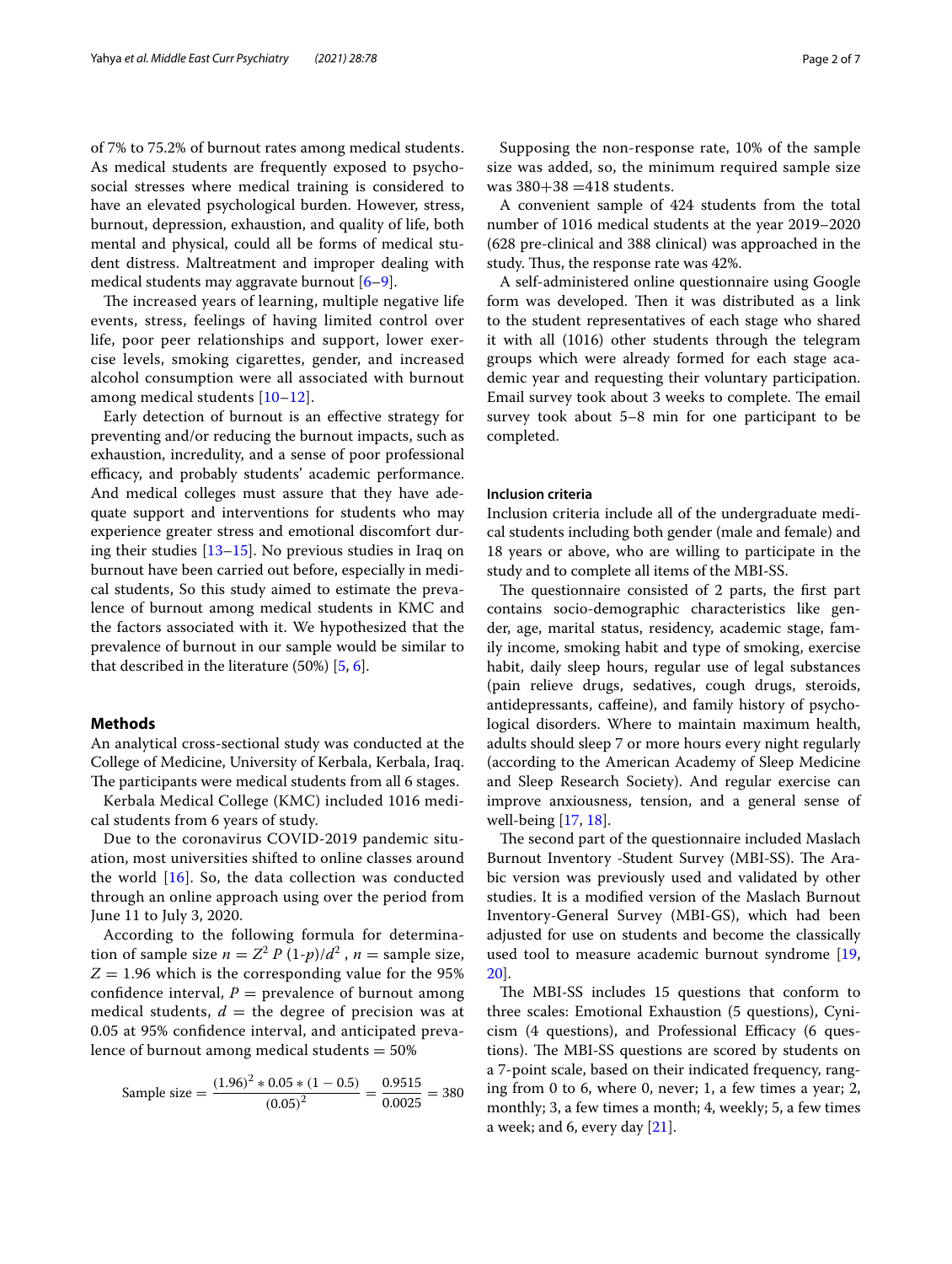The internal consistency for the MBI-SS total 15 questions was 0.76. The internal consistency for the subscales were 0.75 (Cronbach's  $a = 0.75$ ) for the emotional exhaustion 5 questions, 0.8 (Cronbach's  $a = 0.8$ ) for the cynicism 4 questions, and 0.73 (Cronbach's  $a = 0.73$ ) for the professional efficacy 6 questions.

The authors used a similar classification of other studies for burnout diagnosis. Students were identifed as exhibiting burnout (high level) if their scores were more than 14 for emotional exhaustion and cynicism (score >6) while the low for professional efficacy (score  $<$  23). These results matched the 66th percentile of exhaustion and cynicism, as well as the 33rd percentile of efficacy. Low burnout level indicated emotional exhaustion (< 10) cynicism  $(< 2)$ , and efficacy (scores > 27). A moderate level of burnout was identifed according to the following scores: emotional exhaustion (10–14), cynicism (2–6), and professional efficacy  $(23-27)$   $[8, 22]$  $[8, 22]$  $[8, 22]$  $[8, 22]$ .

The study is a part of research that was approved by the Research Ethics Committee of the College of Medicine, University of Kerbala. The participation was entirely voluntary and anonymous, the participants were able to respond at their convenience, and the confdentiality of the answers was ensured.

Data analysis was done using the Statistical Package for Social Sciences (SPSS) version 24 computer software; categorical variables were presented as frequencies and percentages. Quantitative variables were expressed as mean and standard deviation (SD). Binary logistic regression had been used to evaluate the association between burnout and students̓ background variables. All predictor variables were tested in one block to assess their predictive ability. Adjusted odds ratios (AOR) and 95% confdence intervals (95% CI) were measured. A *p* value of less than 0.05 was considered statistically signifcant.

# **Results**

## **Description of the sample**

About 145 students (34.2%) were within the age group  $\geq$ 22 years, 295 (69.6%) of them were females, 402 (94.8%) were singles, 313 (73.8%) were from Kerbala, and 392 (92.5%) were nonsmokers.

Other characteristics are shown in Table [1.](#page-3-0)

# **Prevalence of burnout syndrome**

Emotional exhaustion, cynicism, and professional efficacy categories had been used to classify burnout scales. As a result of this classifcation, 85.6% of students were classifed as having high emotional exhaustion, 77.8% as having high cynicism, and 32.5% as exhibiting low profes-sional efficacy as shown in Table [2.](#page-3-1)

According to the three-dimensional criterion of burnout, the burnout diagnosis was calculated as a combination of the 3 sub-domains (high exhaustion  $+$ high cynicism  $+$  low professional efficacy); 162 of the students (38.2%) were experiencing burnout, while 262 (61.80%) students had no burnout.

Using binary logistic regression to fnd the association between socio-demographic variables and burnout syndrome, after adjusting for multiple variables in this analysis, burnout was associated with (*P* value < 0.05): female gender (adjusted OR= 1.824, 95% CI 1.074–3.095), regular use of legal substances (adjusted OR= 1.868, 95% CI 1.001–3.484), and family history of mental diseases (adjusted OR= 2.65 95% CI 1.251–5.624). Other variables did not show signifcant association with burnout syndrome as shown in Table [3](#page-4-0).

# **Discussion**

Medical students are more likely than non-medical students to have physical and mental health problems. As medical college is a demanding educational environment where learners are constantly required to acquire and recall a lot of knowledge in a fxed timeframe [\[16,](#page-6-6) [23\]](#page-6-14). In Iraq, there are a few studies that had assessed the stress among medical students [[24\]](#page-6-15). Up to our knowledge, this study is probably the frst study to cover this important mental hazard and focusing the sight on burnout among medical students.

According to the three-dimensional criteria of the MBI-SS, more than one-third (38.2%) of medical students have burnout. However, a variant range of burnout rates among medical students from different countries. The fnding of the current study matched the previous study conducted by Shadid et al. in Saudi Arabia showed that 38.2% of the medical students exhibited a high burnout rate [\[25](#page-6-16)]. While lower rates of burnout among medical students were reported in other studies performed by Altannir et al. (from Saudi Arabia) and Almeida et al. (from Brazil), represented 13.4% and 14.9%, respectively [[23,](#page-6-14) [26](#page-6-17)].

The high burnout level could reflect a stressful teaching environment in KMC and other medical colleges in Iraq, and perhaps this is a reality. However, other explanations for such diferences in burnout rates might be related to variant instruments used to evaluate burnout among medical students. Further, some studies used the twodimensional criteria, which were less delicate than those used in the current study (three-dimensional criteria). Furthermore, students' psychological stress and burnout were considered to be increased by online learning. Thus, the curfew and the necessity accelerated shift to online teaching due to the COVID-19 pandemic could be a part of increasing burnout levels among medical students at the University of Kerbala [[8,](#page-6-12) [27](#page-6-18), [28](#page-6-19)].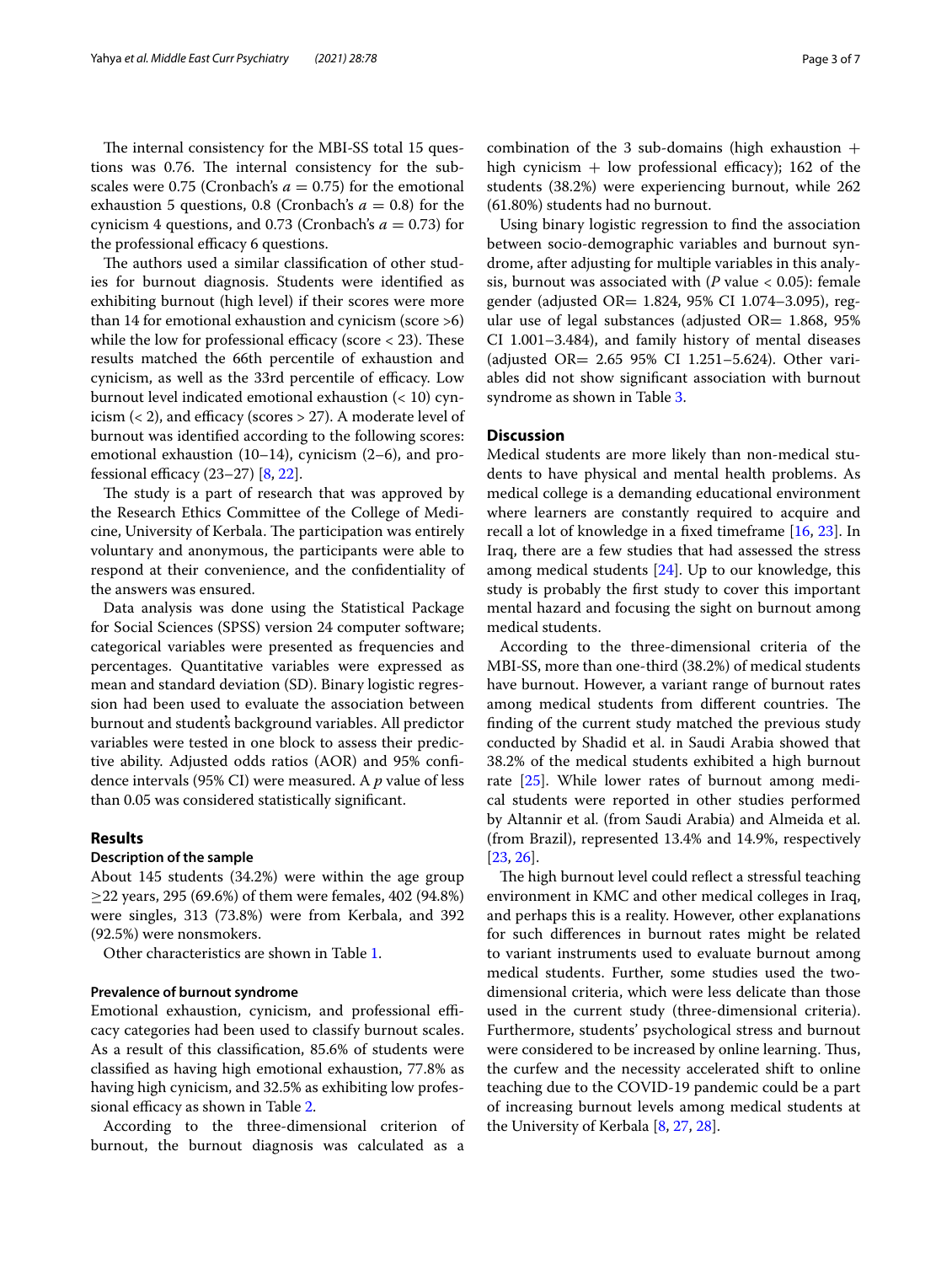| <b>Characteristics</b>                         |                    | Number $N = 424$ | Percentage % |
|------------------------------------------------|--------------------|------------------|--------------|
| Age/years                                      | $18 - 19$          | 142              | 33.5         |
| <b>Mean <math>\pm</math>SD</b> (20.74 $\pm$ 2) | $20 - 21$          | 137              | 32.3         |
| <b>Range</b> (18_33)                           | $\geq$ 22          | 145              | 34.2         |
| Gender                                         | Male               | 129              | 30.4         |
|                                                | Female             | 295              | 69.6         |
| <b>Marital status</b>                          | Single             | 402              | 94.8         |
|                                                | Married            | 19               | 4.5          |
|                                                | Separated/divorced | 3                | 0.7          |
| Residence                                      | Kerbala            | 313              | 73.8         |
|                                                | Others             | 111              | 26.2         |
| Stage of study                                 | First              | 163              | 38.4         |
|                                                | Second             | 62               | 14.6         |
|                                                | Third              | 58               | 13.7         |
|                                                | Fourth             | 57               | 13.4         |
|                                                | Fifth              | 35               | 8.3          |
|                                                | Sixth              | 49               | 11.6         |
| <b>Smoking status</b>                          | Smoker             | 30               | 7.0          |
|                                                | Non-smoker         | 392              | 92.5         |
|                                                | Ex-smoker          | $\overline{2}$   | 0.5          |
| Exercise habit per week                        | Never              | 63               | 15           |
|                                                | Rarely             | 158              | 37.3         |
|                                                | Some times         | 170              | 40.1         |
|                                                | Always             | 33               | 7.8          |
| Daily Sleep hours                              | < 7 h              | 106              | 25.0         |
|                                                | $\geq 7 h$         | 318              | 75.0         |
| Regular use of legal substances <sup>a</sup>   | Yes                | 56               | 13.2         |
|                                                | No                 | 368              | 86.8         |
| Family history of mental diseases              | Yes                | 36               | 8.5          |
|                                                | No                 | 388              | 91.5         |

<span id="page-3-0"></span>**Table 1** Socio-demographic characteristics of students from the College of Medicine, University of Kerbala (*N*=424)

<sup>a</sup> Regular use of legal substances included (pain relief drugs, sedatives, cough drugs, steroids, antidepressants, caffeine)

<span id="page-3-1"></span>**Table 2** Prevalence of burnout syndrome among students from the College of Medicine, University of Kerbala, according to the subscales

| Burnout syndrome subscales and<br>levels with scores | <b>Number</b><br>$N = 424$ | Percent (%) |
|------------------------------------------------------|----------------------------|-------------|
| <b>MBI emotional exhaustion</b>                      |                            |             |
| Low $(0-9)$                                          | 24                         | 5.7%        |
| Moderate (10-14)                                     | 37                         | 8.7%        |
| High $(>14)$                                         | 363                        | 85.6%       |
| <b>MBI</b> cynicism                                  |                            |             |
| Low $(0-1)$                                          | 31                         | 7.3%        |
| Moderate (2-6)                                       | 63                         | 14.9%       |
| High $(>6)$                                          | 330                        | 77.8%       |
| Low professional efficacy                            |                            |             |
| Low $(>27)$                                          | 193                        | 45.5%       |
| Moderate (23-27)                                     | 93                         | 22 %        |
| High $(<$ 23)                                        | 138                        | 32.5%       |

When each dimension of burnout was assessed separately, medical students from the University of Kerbala had high percentages of emotional exhaustion (85.6%) and cynicism (77.8%), but lower percentages in reduced professional efficacy (32.5%). Similar findings were described by other studies [[8,](#page-6-12) [26](#page-6-17)], which reported high rates of cynicism and emotional exhaustion, while lower rates in decreased professional efficacy. This implies that in medical students, a high degree of professional efectiveness can compensate for the stress of academic life. While students with a high level of burnout had lower academic efficacy [[29\]](#page-6-20).

However, these results difer from the results of Altannir et al., who indicated lower levels of emotional exhaustion, high cynicism, and high levels of reduced professional efficacy  $[24]$  $[24]$  $[24]$ .

The difference in these results between the current study and the previously mentioned study may be due to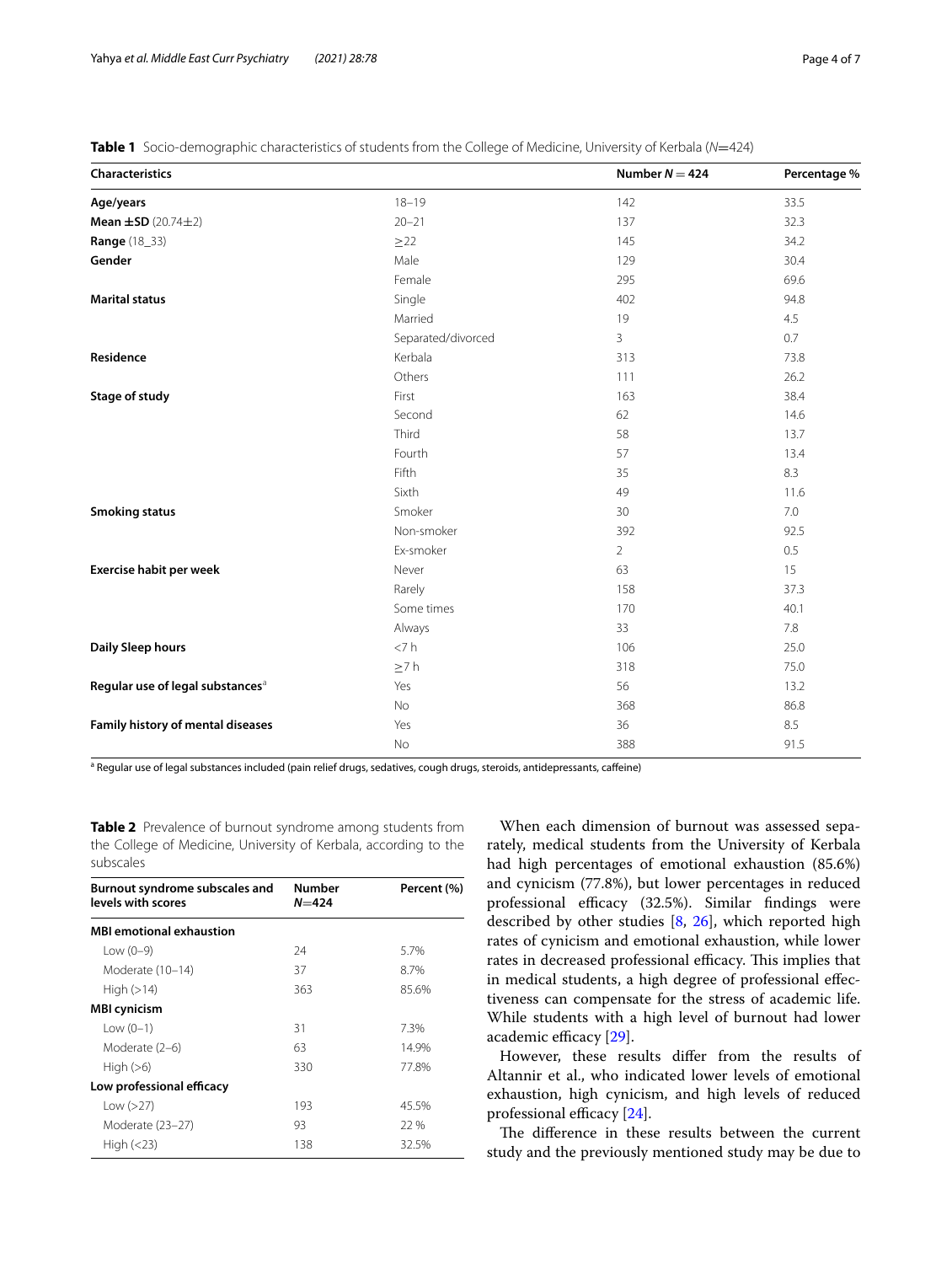| <b>Variables</b>                             |                           | <b>Adjusted OR</b> | OR CI 95% Lower-Upper | P value |
|----------------------------------------------|---------------------------|--------------------|-----------------------|---------|
| Age groups/years                             | $18 - 19$                 | 2.058              | $0.697 - 6.072$       | 0.191   |
|                                              | $20 - 21$                 | 1.319              | $0.570 - 3.055$       | 0.518   |
|                                              | $\geq$ 22 (ref.)          | 1                  |                       |         |
| Gender                                       | Male (ref.)               | 1                  |                       |         |
|                                              | Female                    | 1.824              | 1.074-3.095           | 0.026   |
| <b>Marital status</b>                        | Single                    | 0.943              | $0.080 - 11.135$      | 0.963   |
|                                              | Married                   | 0.439              | 0.029-6.584           | 0.552   |
|                                              | Separated/divorced (ref.) | $\mathbf{1}$       |                       |         |
| Residence                                    | Kerbala                   | 1.023              | $0.616 - 1.696$       | 0.931   |
|                                              | Others (ref.)             |                    |                       |         |
| <b>Smoking status</b>                        | Smoker                    | 0.670              | $0.030 - 15.184$      | 0.802   |
|                                              | Non-smoker                | 0.278              | $0.013 - 5.983$       | 0.414   |
|                                              | Ex-smoker (ref.)          | $\mathbf{1}$       |                       |         |
| Stage                                        | First                     | 0.741              | $0.218 - 2.519$       | 0.631   |
|                                              | Second                    | 0.855              | $0.260 - 2.810$       | 0.796   |
|                                              | Third                     | 1.047              | $0.355 - 3.088$       | 0.934   |
|                                              | Fourth                    | 1.461              | $0.6 - 3.561$         | 0.404   |
|                                              | Fifth                     | 2.334              | $0.908 - 6$           | 0.079   |
|                                              | Sixth (ref.)              | $\mathbf{1}$       |                       |         |
| Exercise habit/week                          | Never                     | 1.541              | $0.611 - 3.163$       | 0.360   |
|                                              | Rarely                    | 1.265              | $0.553 - 2.897$       | 0.578   |
|                                              | Sometimes                 | 0.80               | $0.353 - 1.893$       | 0.598   |
|                                              | Always (ref.)             | 1                  |                       |         |
| Daily sleep hours                            | $<$ 7                     | 1.456              | $0.879 - 2.413$       | 0.145   |
|                                              | $\geq$ 7 (ref.)           | $\mathbf{1}$       |                       |         |
| Regular use of legal substances <sup>a</sup> | Yes                       | 1.868              | $1.001 - 3.484$       | 0.05    |
|                                              | No (ref.)                 | $\mathbf{1}$       |                       |         |
| Family history of mental diseases            | Yes                       | 2.653              | 1.251-5.624           | 0.011   |
|                                              | No (ref.)                 | 1                  |                       |         |

<span id="page-4-0"></span>**Table 3** Association between three-dimensional burnout diagnosis and socio-demographic characteristics of students from the College of Medicine, University of Kerbala (*N*=424)

<sup>a</sup> Regular use of legal substances included (pain relief drugs, sedatives, cough drugs, steroids, antidepressants, caffeine)

different instruments and cutoff points used to calculate burnout (risk calculation methods). The MBI Questionnaire that was used in Altannir et al.'s study was a 22-item instrument with the following scores for burnout diagnosis: emotional exhaustion  $\geq 30$ , cynicism  $\geq 12$ , and professional efficacy  $\leq$ 33 [[24\]](#page-6-15), in addition to the variations in curricula between medical colleges and diferences in the demography of medical students from one country to another.

Binary logistic regression analysis, reveals that three variables were associated with Burnout; gender (female), medications intake, history of mental disorders within the family, and the number of study days per week  $\leq 2$ .

The significantly higher percentages of burnout among female students are agreed with other studies done in Saudi Arabia, Pakistan, India (Kerala), Ethiopia (Debre Berhan), and Croatia [[11,](#page-6-21) [30](#page-6-22)[–34](#page-6-23)], which reported that female gender was associated with high burnout rates than male. In contrast, other studies in Thailand and Brazil reported high burnout rates among males as compared with females medical students  $[8, 8]$  $[8, 8]$ [35\]](#page-6-24). While other studies reported no signifcant gender diferences in burnout rates [[2,](#page-5-3) [36](#page-6-25), [37](#page-6-26)]. However, it is documented that females and female medical students are more vulnerable to stress and depression, general anxiety which can be contributed to their high rates of burnout as compared to male students [\[30,](#page-6-22) [38](#page-6-27)].

The regular use of legal substances among medical students was signifcantly among medical students was signifcantly related to high burnout rates in this study. Also, a signifcant relationship between the occurrence of burnout and drug intake was reported in a study done in Brazil among dental students [\[39](#page-6-28)].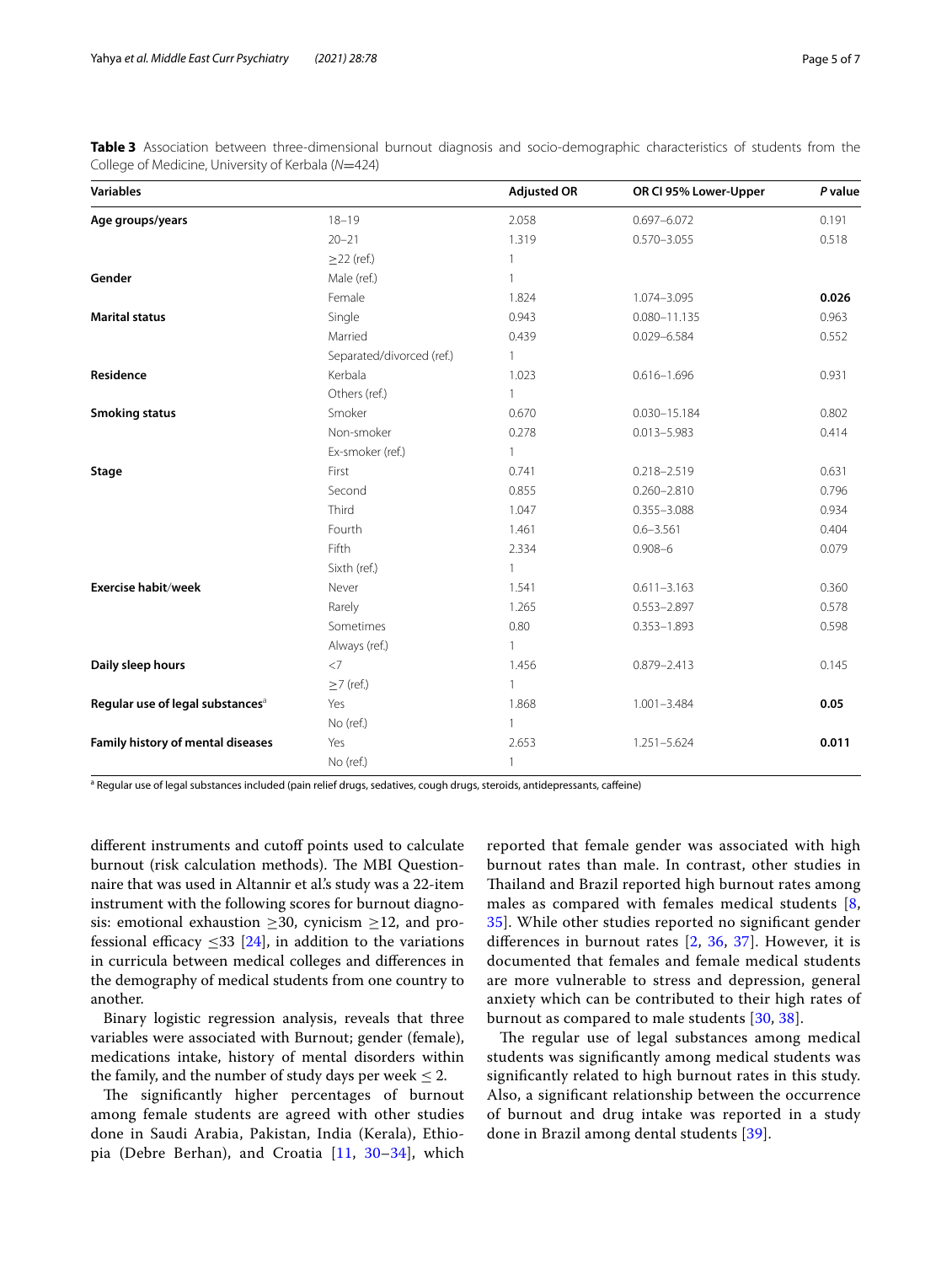While other studies were done in Hong Kong and Srinagar, had reported no association between regular use of legal sunstances and burnout  $[40, 41]$  $[40, 41]$  $[40, 41]$  $[40, 41]$  $[40, 41]$ . The Regular use of legal substances among students could be a part of a particular disease (physical or psychological) that might have a negative impact on students' psych and as a consequence, resulting in a higher risk for burnout.

The current study showed that the presence of mental diseases within the family can predict for burnout of medical students. While a study done in Nepal showed no association between family history of mental health problems and burnout among medical students  $[42]$  $[42]$ . The students whose relatives had mental health conditions might take on the responsibility of caretaker for them. Thus, those students might expose to daily tension in the context of caring for individuals with mental disorders and thus can lead to burnout. A positive family history of mental diseases might provide a genetic vulnerability in reaction to stressful events (evidence for gene-stress interaction) [\[43](#page-6-32)].

## **Limitation**

The limitations of this study include the non-probability sample of the students, due to the online approach. So probably, those who get interested in the subject had participated, and those who do not participate could have certain viewpoints differ than the participant. The study was planned to be on a random sample through direct contact, but the emergent COVID-19 pandemic changes the hall academic year and turned most of it to online learning. Similarly, the study plan changed to an online survey. However, this shift might give light to the shift to the electronic learning efect. Another limitation is that this study does not measure the impact of burnout on the academic performance of students.

# **Conclusions**

This study identifies that a considerable prevalence (more than one-third) of medical students of the University of Kerbala had burnout, with quite high rates of emotional exhaustion and cynicism, and a low level of professional efficacy. Burnout was significantly associated with female gender, regular use of legal substances, and family history of mental diseases. Faculty must focus on altering improving the academic and clinical conditions, context, and curricula to reduce unnecessary stresses and create more favorable teaching and clinical practice. As well as that professors need to understand the students' needs, motivations, and experiences to keep students interested in education and to minimize their burnout rates.

#### **Abbreviations**

KMC: Kerbala Medical College; PBL: Problem-based approach learning; MBI-GS: The Maslach Burnout Inventory-General Survey; MBI-SS: The Maslach Burnout Inventory-Student Survey.

#### **Acknowledgements**

The authors would like to thank all the students of Kerbala Medical College who participated in this study.

#### **Authors' contributions**

The frst author analyzed and interpreted the collected data from study participants. The frst and second authors contributed to the idea conceptualization and study design and interpretation of data and were the major contributors in writing and reviewing the manuscript. The third author reviewed the psychiatric points in the questionnaire and the manuscript. All authors have read and approved the fnal draft manuscript.

## **Funding**

None

## **Availability of data and materials**

Data available on request from the corresponding author.

## **Declarations**

#### **Ethics approval and consent to participate**

This study is a part of a research approved by the college council and the research ethics committee of the faculty of the College of Medicine, University of Kerbala. The questionnaire flling and participation was voluntary, and this was clearly declared. So when a student flls it, he is consenting his participation as it is an online questionnaire that its link was posted in closed students Telegram groups. And the participants were able to respond at their convenience and time within the 3 weeks. Privacy was ensured, and whoever agreed to participate and give the viewpoint about the online learning class. The committee's reference number was 8.

#### **Consent for publication**

Not applicable

#### **Competing interests**

The authors declare that they have no competing interests.

#### **Author details**

<sup>1</sup> Alhur PHC Sector, Kerbala Health Directorate, Kerbala, Iraq. <sup>2</sup> Department of Family and Community Medicine, College of Medicine, University of Kerbala, Kerbala, Iraq. <sup>3</sup> Department of Psychiatry, College of Medicine, University of Kerbala, Kerbala, Iraq.

#### Received: 9 July 2021 Accepted: 12 October 2021 Published online: 17 December 2021

#### **References**

- <span id="page-5-0"></span>1. Amy W, MaiLan R (2013) The relationship between spirituality and burnout among medical students. J Contemp Med Educ 1(2):83
- <span id="page-5-3"></span>2. El-Masry R, Ghreiz SM, Helal RM, Audeh AM, Shams T (2013) Perceived stress and burnout among medical students during the clinical period of their education. Ibnosina J Med Biomed Sci 5(4):179–187
- 3. Kafry D, Pines A (1980) The experience of tedium in life and work. Human Relations 33(7):477–503
- <span id="page-5-1"></span>Yavuz G, Dogan NJP-s, sciences b (2014) Maslach burnout inventorystudent survey (MBI-SS): a validity study. 116:2453-2457. Available from [https://www.sciencedirect.com/science/article/pii/](https://www.sciencedirect.com/science/article/pii/S1877042814006077) [S1877042814006077](https://www.sciencedirect.com/science/article/pii/S1877042814006077)
- <span id="page-5-2"></span>5. Dyrbye LN, Thomas MR, Massie FS, Power DV, Eacker A, Harper W, Durning S, Moutier C, Szydlo DW, PJ N (2008) Burnout and suicidal ideation among. US Medical students. Ann Intern Med 149(5):334–341 Available from [https://www.acpjournals.org/doi/](https://www.acpjournals.org/doi/abs/10.7326/0003-4819-149-5-200809020-00008) [abs/10.7326/0003-4819-149-5-200809020-00008](https://www.acpjournals.org/doi/abs/10.7326/0003-4819-149-5-200809020-00008)